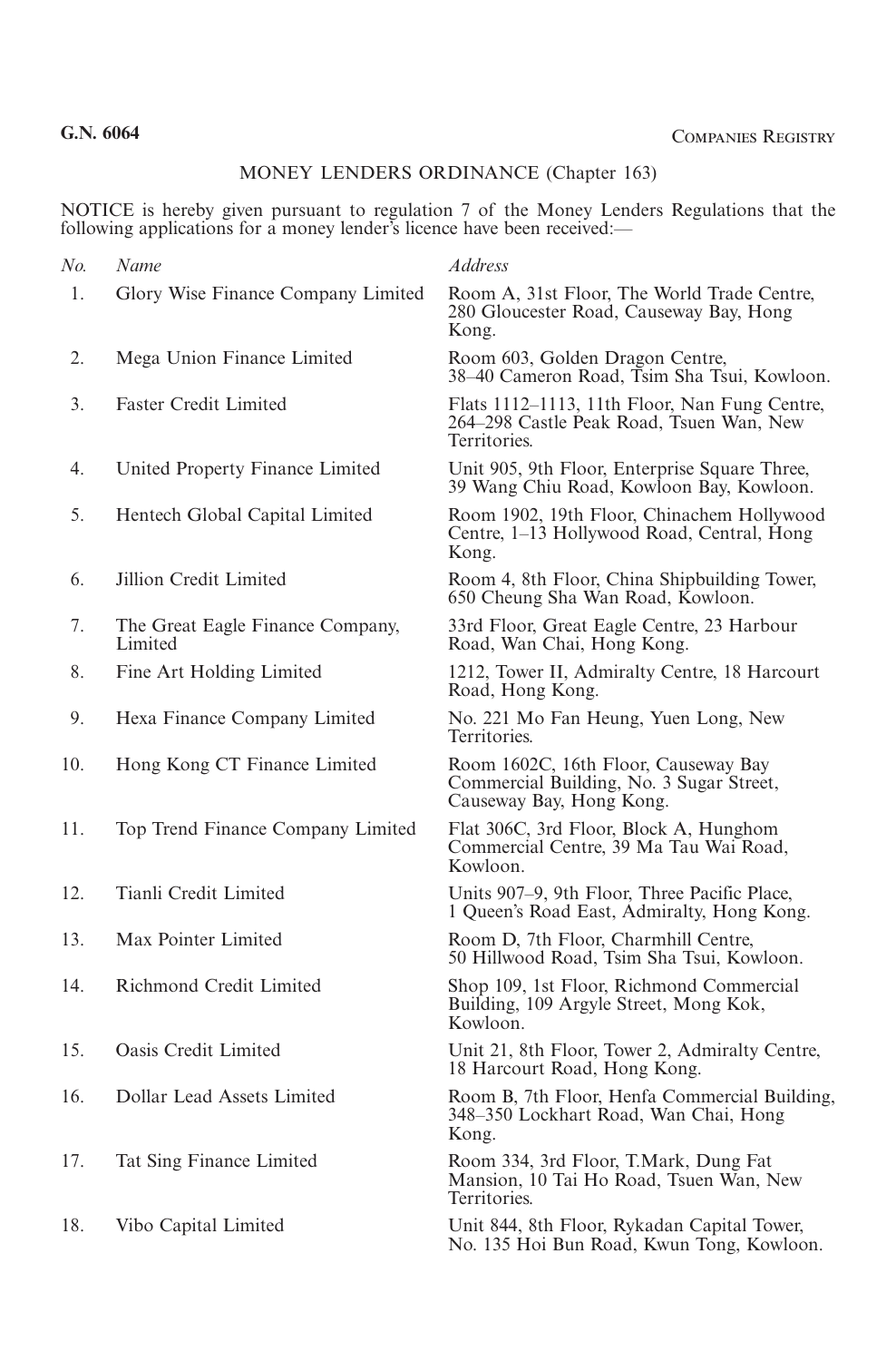| No. | Name                                                                          | <b>Address</b>                                                                                                                                              |
|-----|-------------------------------------------------------------------------------|-------------------------------------------------------------------------------------------------------------------------------------------------------------|
| 19. | Wynyard Development Limited                                                   | Room 08, 25th Floor, Ho King Commercial<br>Centre, 2–16 Fa Yuen Street, Mong Kok,<br>Kowloon.                                                               |
| 20. | Ewin Group International Limited                                              | Room C2, 7th Floor, Centre Mark II,<br>313 Queen's Road Central, Sheung Wan, Hong<br>Kong.                                                                  |
| 21. | Profitmore Finance Limited                                                    | Unit E, 15th Floor, Wang Cheong Building,<br>No. 251 Reclamation Street, Yau Ma Tei,<br>Kowloon.                                                            |
| 22. | Friedmann Pacific Advisory Service<br>Limited                                 | Unit 02B, 37th Floor, Far East Finance Centre,<br>16 Harcourt Road, Admiralty, Hong Kong.                                                                   |
| 23. | Capital One Asia Limited                                                      | Room C, Unit 703, 7th Floor, Peninsula Centre,<br>67 Mody Road, Kowloon.                                                                                    |
| 24. | Easy Turn Credit Limited<br>(Formerly known as Safe Gold Finance)<br>Limited) | Office Unit No. 3 on the 26th Floor, Kin Sang<br>Commercial Centre, 49 King Yip Street, Kwun<br>Tong, Kowloon.                                              |
| 25. | Golden Tonn Finance Limited                                                   | Room 1204, 12th Floor, West Tower, Shun Tak<br>Centre, 200 Connaught Road Central, Hong<br>Kong.                                                            |
| 26. | Ace Leader (HK) Limited                                                       | Rooms 1808–1810, 18th Floor, China Resources<br>Building, 26 Harbour Road, Wan Chai, Hong<br>Kong.                                                          |
| 27. | Galaxy Credit Limited                                                         | Room 1005, 10th Floor, Prosperous Building,<br>48-52 Des Voeux Road Central, Central, Hong<br>Kong.                                                         |
| 28. | Dian Holding Limited                                                          | Room 608, 6th Floor, Welland Building,<br>368 Queen's Road Central, Sheung Wan, Hong<br>Kong.                                                               |
| 29. | Majestic Dragon Investment (H.K.)<br>Limited                                  | Portion of Suites 31-35, 24th Floor, Sun Hung<br>Kai Centre, 30 Harbour Road, Wan Chai, Hong<br>Kong.                                                       |
| 30. | Credit One Fintech Limited                                                    | Room A, Unit 703, 7th Floor, Peninsula Centre,<br>67 Mody Road, Kowloon.                                                                                    |
| 31. | Far East Credit Limited                                                       | Room 2815F, 28th Floor, Metropole Square,<br>2 On Yiu Street, Sha Tin, New Territories.                                                                     |
| 32. | Unique Credit Limited                                                         | Room 2607, 26th Floor, Golden Era Plaza,<br>39-55 Sai Yee Street, Mong Kok, Kowloon.                                                                        |
| 33. | Oriental Richfield Limited                                                    | Shop 64 on Ground Floor of Blocks A–E,<br>Whampoa Estate, Nos. 115-129 Dock Street,<br>Nos. 1–25 Man Tai Street And Nos. 1–15 Tak<br>Man Street, Hong Kong. |
| 34. | Ace Power Limited                                                             | Shop 335, World Wide House, 19 Des Voeux<br>Road Central, Central, Hong Kong.                                                                               |
| 35. | Pay Fast Finance Limited                                                      | Shop 243, 2nd Floor, North Point Centre, Nos.<br>278–288 King's Road, Hong Kong.                                                                            |
| 36. | Goodwill Group (Hong Kong) Limited                                            | Room B, 1st Floor, Sun Fai Commercial Centre,<br>576 Reclamation Street, Mong Kok, Kowloon.                                                                 |
| 37. | Sliver Brighter Limited                                                       | Room 201, 2nd Floor, Corn Yan Centre, No. 3<br>Jupiter Street, North Point, Hong Kong.                                                                      |